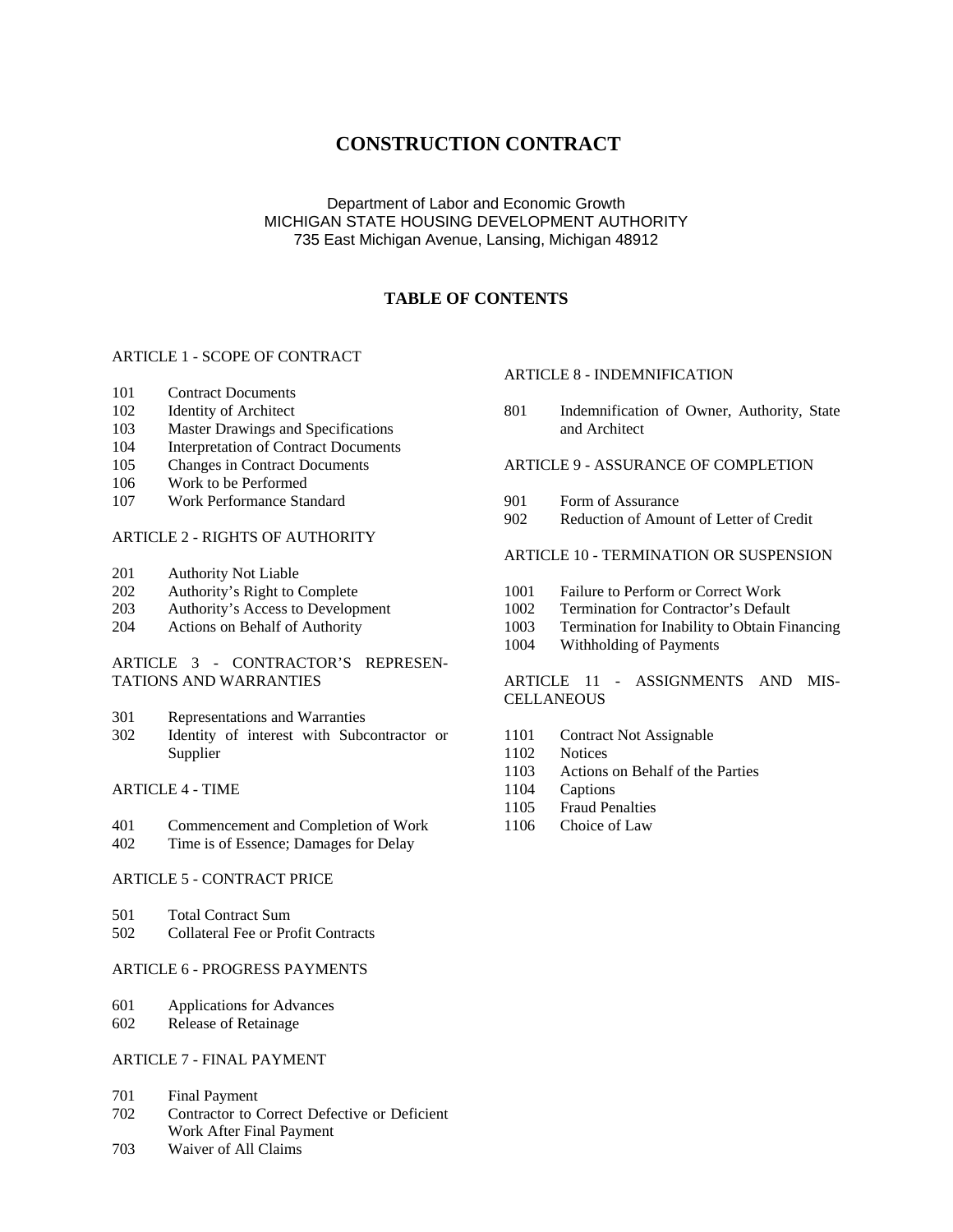## **CONSTRUCTION CONTRACT**

THIS CONSTRUCTION CONTRACT (the "Contract") is entered into this  $\_\_$  day of \*\*\*, 200\*\*\*, by and between **\*\*\***, a Michigan \*\*\*, whose address is \*\*\*, Michigan \*\*\* (the "Contractor") and **\*\*\* LIMITED DIVIDEND HOUSING ASSOCIATION LIMITED PARTNERSHIP**, a Michigan limited partnership, whose address is \*\*\*, Michigan \*\*\* (the "Owner").

## **R E C I T A L S:**

The Owner wishes to construct or rehabilitate a housing development for persons of low and moderate income or the elderly on certain real property described in Exhibit A (the "Property").

The development is identified as **\*\*\***, MSHDA Development No. **\*\*\***, and is located in the City/Township of \*\*\*, \*\*\*County, Michigan (the "Development").

The Michigan State Housing Development Authority (the "Authority") has agreed to make a mortgage loan (the "Mortgage Loan") to the Owner to aid in financing the acquisition of the Property and/or the construction of the Development.

The Authority's rights and powers with respect to the construction or rehabilitation and operation of the Development are set forth in the documents to be executed by the Owner and the Authority in connection with the Mortgage Loan (the "Mortgage Loan Documents") and in Public Act No. 346 of 1966 of the State of Michigan, as amended (the "Act") and the Rules promulgated under the Act.

All capitalized terms used in this document, if not defined herein, shall have the meaning ascribed to them in the General Conditions of the Construction Contract (the "General Conditions").

NOW, THEREFORE, the Owner and the Contractor, for the considerations described below, agree as follows:

# **ARTICLE 1 - SCOPE OF CONTRACT**

Section 101. Contract Documents. The Contract Documents shall mean and collectively refer to this Contract; the General Conditions and, if the Development is federally assisted, Exhibits A-GC, B-GC, C-GC and D-GC thereto; the Trade Payment Breakdown (Exhibit B); the specifications dated \*\*\*, with all revisions thereto, and identified in Exhibit C (the "Specifications"), including all additions issued by the Architect and approved by the Owner and the Authority as provided in the Contract Documents; the drawings dated \*\*\*, with all revisions thereto, and identified in Exhibit D (the "Drawings"), along with such additional plans, drawings, profiles, typical cross-sections, general cross-sections, working drawings and supplemental drawings and any amendments as may be approved by the Owner and the Authority; the Contractor's Equal Employment Opportunity Plan, as approved by the Authority (Exhibit E); the Incentive Payment Agreement (Exhibit F); the Contractor's Payment and Performance Bonds**;** and all other written agreements between the Mortgagor and the Contractor relating to construction of the Development and delivered to the Authority.

Section 102. Identity of Architect(s). The Drawings and the Specifications have been prepared by \*\*\* (the "Design Architect"). This Contract is also being administered by \*\*\*, who, in this capacity, is also referred to in this Contract and the General Conditions as the "Architect".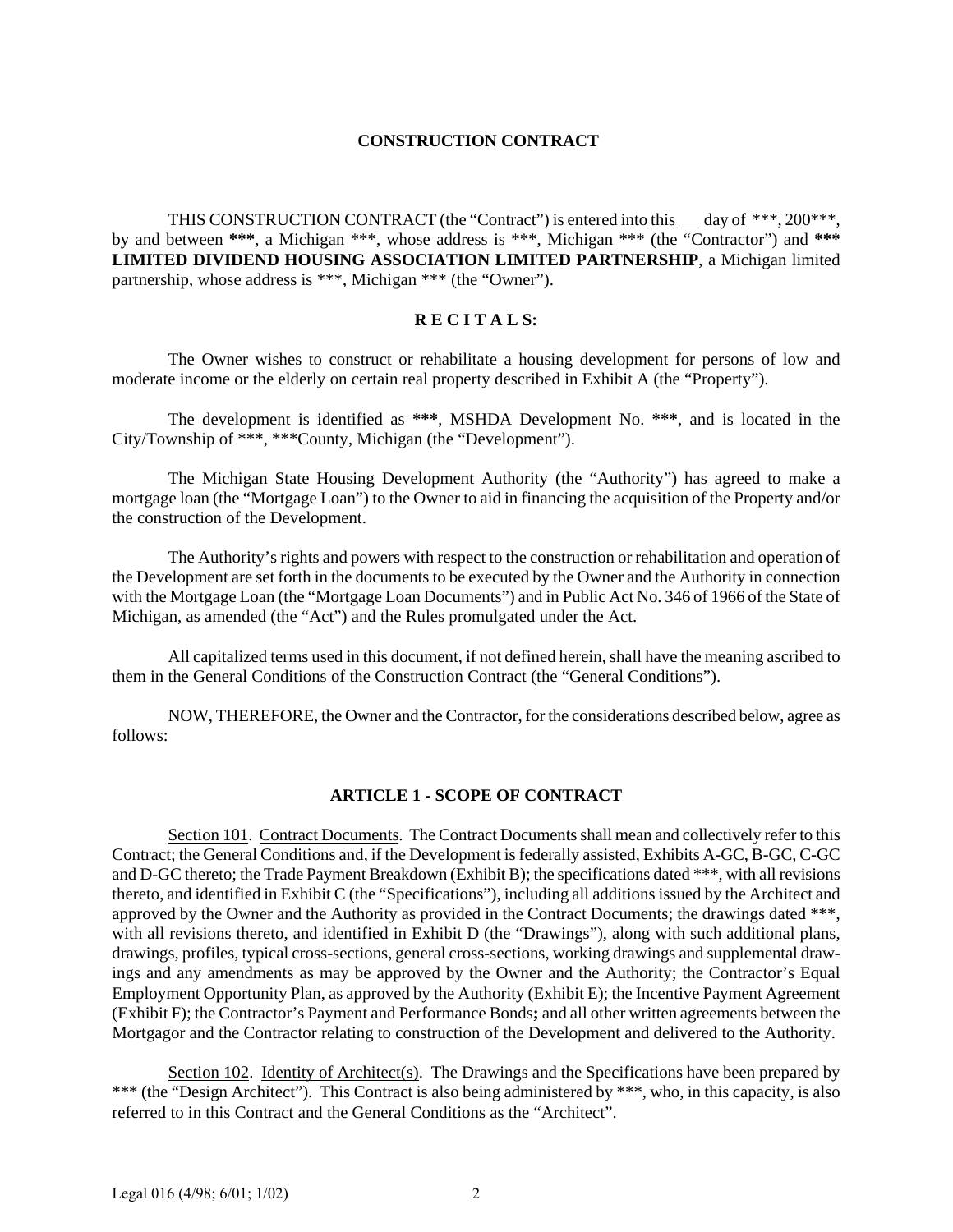Section 103. Master Drawings and Specifications. A master set of the Drawings and Specifications initialed by the parties, the Architect, and the Contractor's surety or guarantor have been placed on file with the Authority, and such master set, as amended from time to time pursuant to Section 105 of this Contract, shall govern in all matters which arise with respect to such Drawings and Specifications.

Section 104. Interpretation of Contract Documents. The Contract Documents shall constitute the sole understanding of the parties notwithstanding any prior oral or written statements, instructions, contracts, representations or other communications. The Contract Documents are complementary, and what is required by any one of them shall be construed as binding on the parties as if required by all Contract Documents. The Contact Documents are intended to agree with each other and be mutually explanatory, and shall be accepted and used as a whole and not separately. In the event of any conflict between the Contract Documents, the terms of this Contract shall prevail over any inconsistent provision in any other Contract Document. As between the Drawings and the Specifications, the terms of the Specifications shall prevail over any inconsistent provision in the Drawings. The intention of the Contract Documents is to include all labor, materials, equipment and other items necessary for the proper execution and completion of the Work. It is not intended that Work not covered under any heading, section, branch, class or trade of the Specifications shall be supplied unless it is required elsewhere in the Contract Documents or is reasonably inferable therefrom as being necessary to produce the intended results. Words having technical or trade meanings or defined in a specific program applicable to the Development are used herein in accordance with such recognized meanings.

Section 105. Changes in Contract Documents. All changes in the Drawings and Specifications or any terms of the Contract Documents, or in any Work, must be approved by the Owner and shall be submitted to, and placed on file with, the Authority. No change in the Drawings and Specifications or in the terms of the Construction Documents that would (i) change the scope of the Work or (ii) add to or reduce the cost of constructing and completing the Development in strict accordance with the Drawings and Specifications may be made except in accordance with the Authority's Administration of Change Orders policy. Changes in the design concept can be made only with the written approval of the Design Architect. No changes may be made to the Contract or the General Conditions without the prior written approval of the Authority.

Section 106. Work to be Performed. The Contractor shall provide all materials, supplies, tools, equipment, labor and professional and non-professional services, and shall perform all other acts and supply all other things (including, but not limited to, all light, power, water and sanitary facilities for workmen during the progress of the Work) necessary to complete the Development and related facilities as described in the Contract Documents, including all items expressly specified and such additional items as may reasonably be inferred, saving and excepting only those items that are specifically stated in the Contract Documents not to be the obligation of the Contractor.

Section 107. Work Performance Standard. The Work shall equal or exceed the standards required by the Contract Documents.

# **ARTICLE 2 - RIGHTS OF AUTHORITY**

Section 201. Authority Not Liable. The Contract Documents are intended to govern the rights of the Owner and the Contractor between themselves, and all references to the Authority in the Contract Documents are made to satisfy obligations of the Owner to the Authority under the Mortgage Loan Documents, and the Act. The parties agree and recognize that the terms of this Contract constitute an inducement to the Authority to make the Mortgage Loan, but nothing contained in this Article 2 or in any other provision of the Contract Documents shall be construed to make the Authority a party to this Contract, and none of the Contract Documents shall be construed to bind or obligate the Authority or its agents or employees as a result of or arising out of this Article 2 or any other provision of the Contract Documents. The foregoing is not intended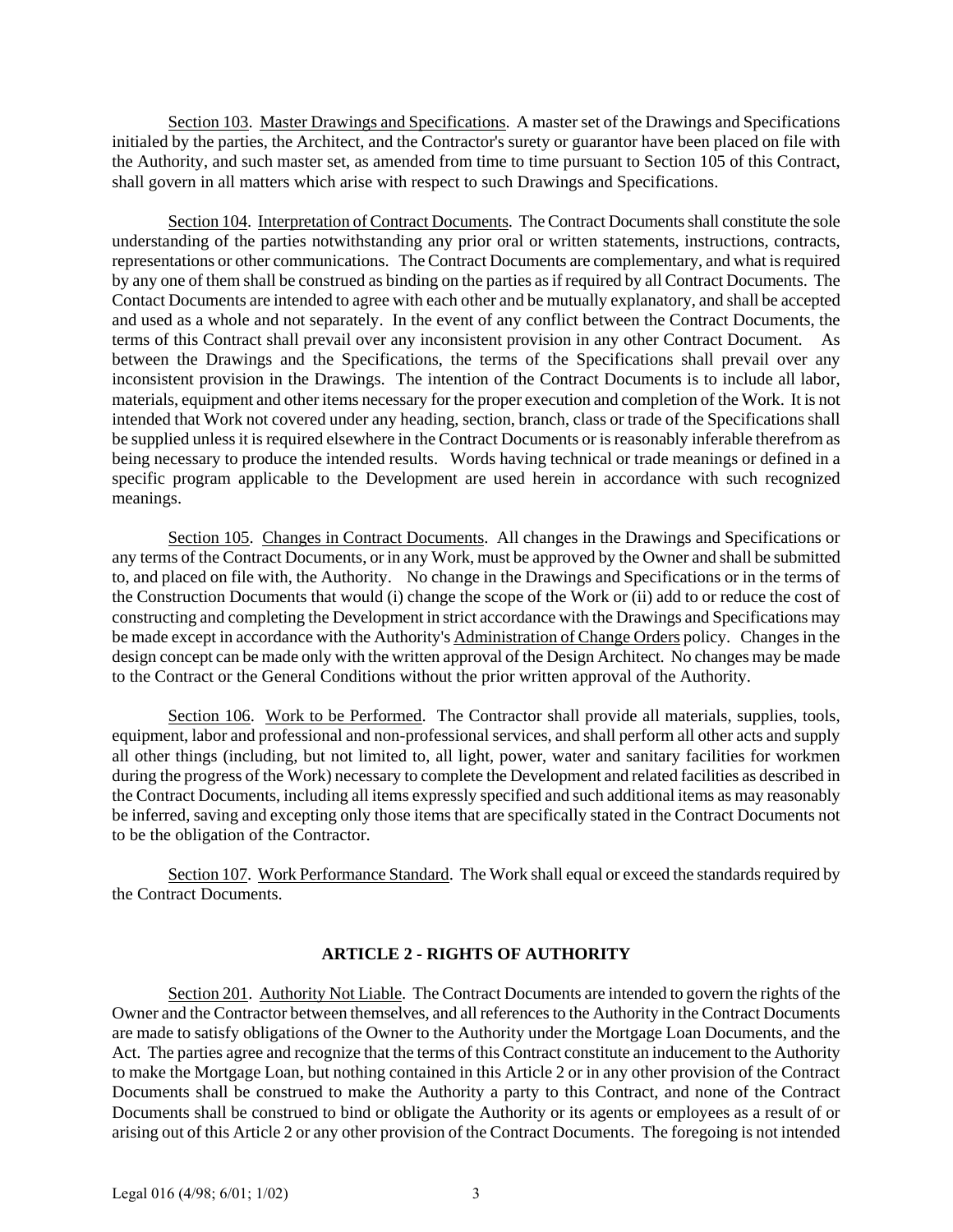to limit any rights the Authority may have, however, as a third party beneficiary under this Contract.

Section 202. Authority's Right to Complete. In the event of the failure of the Owner to perform its obligations to the Authority under the Building Loan Agreement between the Owner and the Authority (the "Building Loan Agreement"), the Authority may, but shall not be obligated to, undertake the completion of the Development in accordance with this Contract as attorney-in-fact for the Owner. In the event that the Authority so undertakes the completion of the Development as attorney-in-fact for the Owner, the Contractor shall continue to be bound by the terms of this Construction Contract and all rights of the Owner shall accrue to the Authority.

Section 203. Authority Access to Development. The Authority and its authorized agents shall have the right of entry and free access to the Development and any other location or locations where materials, equipment or fixtures intended for use in connection with the Work may be stored pending such use, and the right to inspect all Work done and materials, equipment and fixtures furnished, installed or stored in and about the Development. For such purposes, the Contractor shall furnish whatever enclosed office space, including telephone, as the Authority may from time to time require and find acceptable as to location, size, accommodations and furnishings.

Section 204. Actions on Behalf of Authority. Except as otherwise provided, the following officers of the Authority are authorized to give any approval or notice or take any action on behalf of the Authority in connection with the administration of this Contract: the Executive Director, the Deputy Director/Chief Underwriter, the Director of Finance and the Director of Legal Affairs. The Costing Manager is authorized to approve the Trade Payment Breakdown. The Authority's Design Review Officers are authorized to approve the initial Drawings and Specifications prepared by the Design Architect. The Chief Construction Manager is authorized to approve the Work for the purpose of loan disbursements and to issue the Authority's "Permission to Occupy." The Director of Equal Employment Opportunity is authorized to approve the Contractor's Equal Employment Opportunity Plan and to monitor its implementation. This includes approval of the selection of subcontractors as set forth in Article XV of the General Conditions for the purpose of certifying compliance with the Authority's Equal Employment Opportunity requirements. The term "Authorized Officer of the Authority" refers to the foregoing employees of the Authority when acting within the scope of their authority. Any reference to any action, consent or decision to be made by the Authority shall mean the action, consent or decision of an Authorized Officer of the Authority.

# **ARTICLE 3 - CONTRACTOR'S REPRESENTATIONS AND WARRANTIES**

Section 301. Representations and Warranties. The Contractor represents and warrants to the Owner that:

1. It is a Michigan \*\*\* duly organized, validly existing and in good standing under the laws of the State of Michigan and has the requisite power and authority to perform its obligations under the Contract Documents.

2. All necessary proceedings have been taken to authorize the execution, delivery and performance of the Contract Documents.

3. It is fully licensed under any applicable law and authorized to do business in the State of Michigan in the name of the entity identified as the Contractor in this Contract.

4. It is financially solvent and has sufficient working capital to complete the Work, construct the Development and otherwise perform its obligations under the Contract Documents.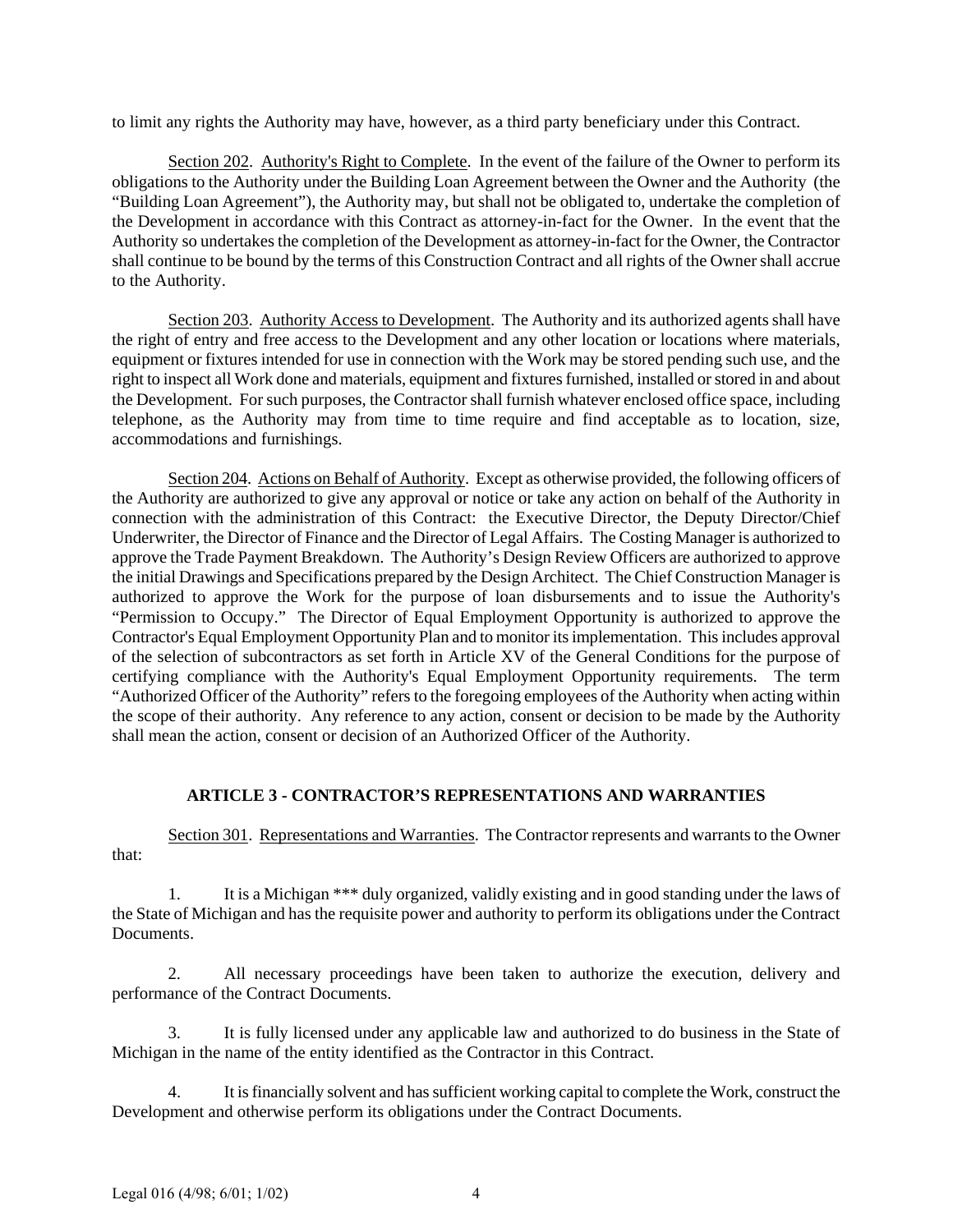5. It is experienced and skilled in the construction or rehabilitation of residential developments of the type described in the Contract Documents.

6. It is able to furnish the labor, materials, equipment and machinery necessary to complete the Work for the agreed upon price.

7. It has visited the job site and examined its nature and location, including without limitation: the surface condition of the land and any structures or obstructions both natural and man-made, and the surface water conditions of the site and surrounding area; the subsurface condition of the land as disclosed by soil test borings and engineering studies performed by \*\*\*; the availability, location and adequacy of electric and natural gas utility lines and water, sanitary and storm sewer lines. Based upon this examination, the Contractor is satisfied that the Development can be constructed in accordance with the Contract Documents.

8. It has reviewed and accepted the Drawings and Specifications; the Drawings and Specifications are satisfactory to the Contractor; and the construction of the Development in accordance therewith will comply with all building codes, applicable provisions of the zoning ordinance, and all other laws and regulations that are applicable to the construction of the Development.

9. No work, materials or equipment covered by an Application for Payment will have been acquired by the Contractor or by any other person performing the Work on the Property or furnishing materials and equipment for the Development subject to a contract under which an interest therein or an encumbrance thereon is retained by the seller or otherwise imposed by the Contractor or such other person.

# Section 302. Identity of Interest with Subcontractor or Supplier.

1. The Contractor certifies that there is no common ownership or family relationship existing between the Contractor and the Owner except as set forth in the Contractor's Certificate of Identity of Interest attached hereto. For purposes of this Section 302, "Contractor" shall include (i) the Contractor or any officer or director of the Contractor, or any stockholder, member, partner or person holding ten percent (10%) or more of the voting stock or voting rights of the Contractor, or (ii) any person holding, directly or indirectly, a financial interest of ten percent (10%) percent or more in the Contractor or (iii) any member of the family of any officer or director of, or any stockholder, member, partner or person holding (directly or indirectly) a financial interest in, the Contractor. The Contractor further represents to the Owner and the Authority that the Contractor is not a Subcontractor or Supplier or Equipment Lessor contracting for work at the Development, does not hold ten percent (10%) or more of the voting stock or voting rights of any such Subcontractor or Supplier or Equipment Lessor, and does not hold (directly or indirectly) a financial interest of ten percent (10%) or more in any such Subcontractor or Supplier or Equipment Lessor. The Contractor agrees to give written notification and obtain the approval of the Owner and the Authority before entering into any contract on this job with any Subcontractor, Supplier or Equipment Lessor where there exists an identity of interest as defined in this section.

2. When (i) the Contractor or any officer or director of the Contractor, or any stockholder, member, partner or person holding ten percent (10%) or more of the voting stock or voting rights of the Contractor, or (ii) any person holding, directly or indirectly, a financial interest of ten percent (10%) percent or more in the Contractor, also (a) is a subcontractor or supplier or equipment lessor contracting for work at the Development, or (b) holds ten percent (10%) or more of the voting stock or voting rights of any such subcontractor or supplier or equipment lessor, or (c) holds (directly or indirectly) a financial interest of ten percent (10%) or more in any such subcontractor or supplier or equipment lessor, then the Contractor shall disclose in writing to the Authority the identity of the parties and their relationship prior to the performance of any Work, or furnishing of any material by such subcontractor or supplier or equipment lessor, and the Contractor shall certify simultaneously with the request for any payment to such subcontractor or supplier or equipment lessor, that the amount requested is a fair and reasonable price for the Work or materials.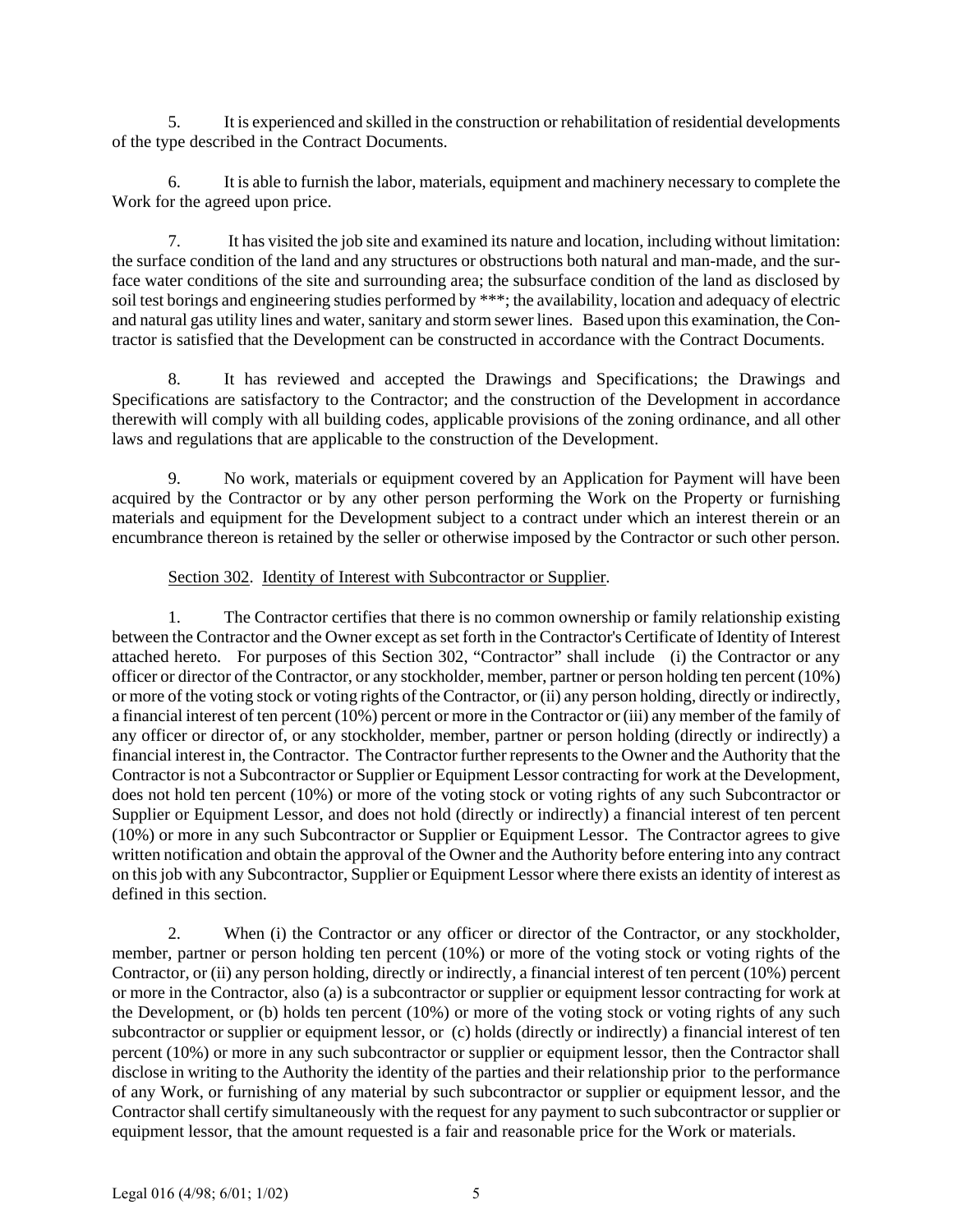3. The Contractor agrees that the following provision will be included in all subcontracts:

Representatives of the Michigan State Housing Development Authority shall have full and free access, during working hours, to all books of account and records of the subcontractor relating to the Work, as defined in the Contract Documents, including the right to make excerpts or transcripts from such books of account and records and related and supporting documents and statements, in the event that the Authority determines that there is an Identity of Interest (as defined in the Contract Documents) between the Owner and the subcontractor or the Contractor and the subcontractor.

## **ARTICLE 4 - TIME**

Section 401. Commencement and Completion of Work. The Contractor shall commence the Work within ten (10) days of the initial disbursement of funds by the Authority, and shall finally complete the Work not more than \*\*\* **days/months** from that date. The Contractor will provide written notice of the date on which Work was commenced to the Owner, the Architect and the Authority within seven (7) days of commencing Work. If the Contractor does not receive any funds from the initial disbursement of funds, it shall be obligated to commence the Work within ten (10) days after receipt of written notice from the Owner or the Authority that the Initial Mortgage Loan Closing has occurred. The Contractor agrees, however, not to commence the Work until the Owner: (1) notifies the Contractor that the Authority has acknowledged the recording of the mortgage securing the Mortgage Loan, and (2) has recorded and posted a notice of commencement in compliance with Michigan law. For purposes of this Contract, the Initial Mortgage Loan Closing shall be deemed to have occurred on the date of the initial disbursement.

\*\*\*NOTE: *Substitute the following language if the Owner is using an Early Start*: If the Contractor, the Owner and the Authority have entered into an Early Start Agreement and Work is commenced prior to the disbursement of any funds by the Authority, then the Contractor shall finally complete the Work not more than **\*\*\* days/months** from the date that Work is commenced. The Contractor will provide written notice of the date on which Work was commenced to the Owner, the Architect and the Authority within seven (7) days of commencing Work. If the Contractor has not commenced the Work prior to the initial disbursement of funds, it shall be obligated to commence the Work within ten (10) days after receipt of written notice from the Owner or the Authority that the Initial Mortgage Loan Closing has occurred. The Contractor agrees, however, not to commence the Work until the Owner: (1) notifies the Contractor that the Authority has acknowledged the recording of the mortgage securing the Mortgage Loan, and (2) has recorded and posted a notice of commencement in compliance with Michigan law. For purposes of this Contract, the Initial Mortgage Loan Closing shall be deemed to have occurred on the date of such initial disbursement.

Section 402. Time is of the Essence; Damages for Delay. TIME IS OF THE ESSENCE TO THIS CONTRACT. If the Work is not finally completed by the expiration date of this Contract, as may be extended by change order, the Owner may deduct from any balance due or to become due the Contractor a sum equal to the actual costs incurred by the Owner for each day of delay until final completion. The Contractor's total liability under this clause shall be reduced by the amount of net operating income (gross income less expenses of operation) realized by the Development for the period on which damages are based. This clause shall in no way limit the Contractor's liability to the Owner for other costs incurred as a result of delay or for any costs incurred by the Owner or Authority in the event either of them completes construction of the Development.

# **ARTICLE 5 - CONTRACT PRICE**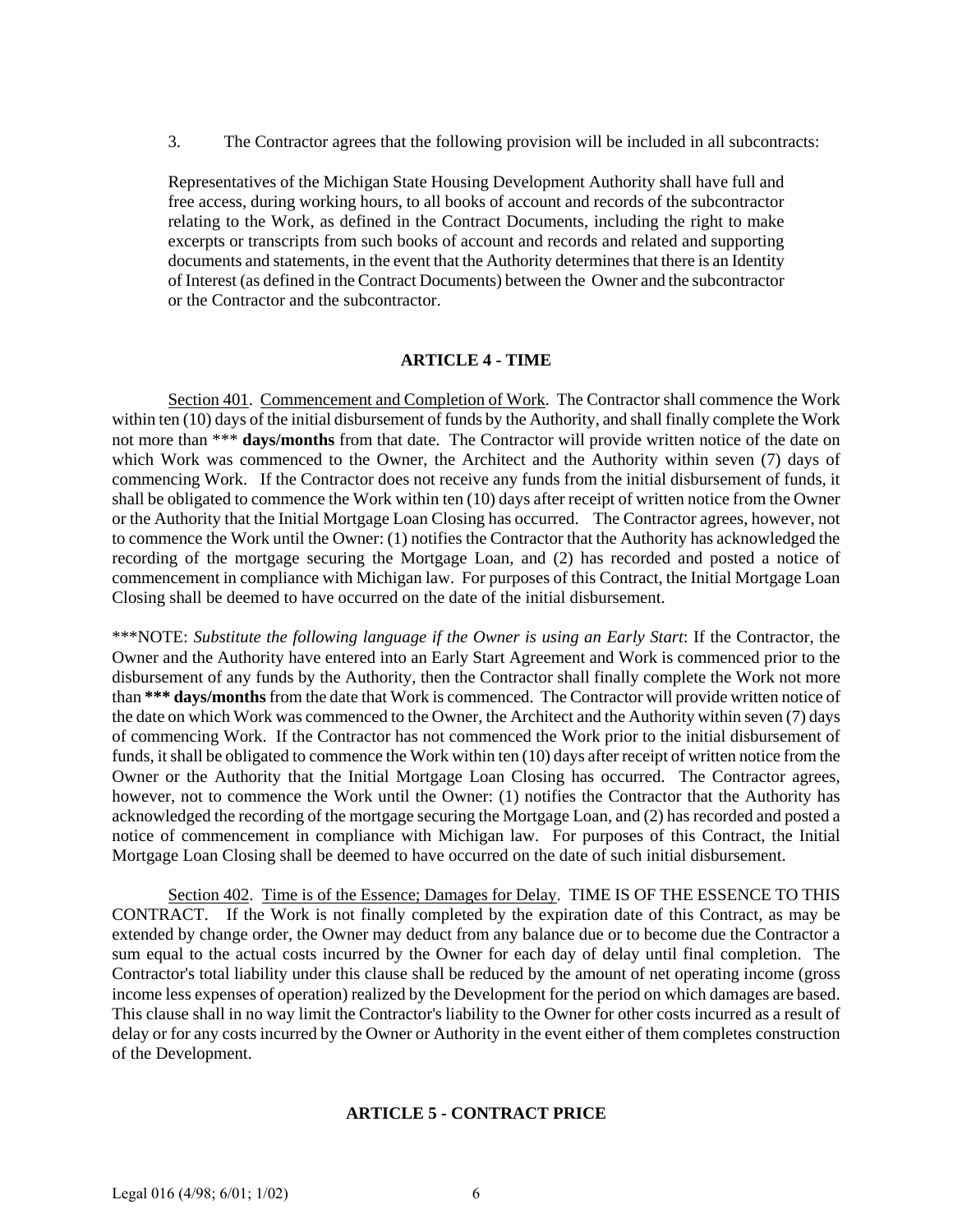# Section 501. Total Contract Sum.

1. For the strict performance of all of its obligations under the Contract Documents, the Owner shall pay the Contractor (A) the lesser of (i) the Actual Cost of Construction (as determined by the Owner and the Authority pursuant to Section 10.3 of the General Conditions) or (ii) the Contract price of **\$\*\*\*** as may be amended under Article XII of the General Conditions (the "Total Contract Sum"), plus (B) any incentive payment due the Contractor under the Incentive Payment Agreement (if any).

2. The Total Contract Sum includes the net cost of the materials and equipment delivered and unloaded at the site, and all applicable taxes. The Total Contract Sum also includes the Contractor's handling costs on the site, labor, installation costs and overhead.

3. The Contractor understands that the Authority has agreed to lend to the Owner a sum not to exceed the amount of the Mortgage Loan, which includes an amount for construction limited to the Total Contract Sum prior to any change orders made under Article XII of the General Conditions. The Contractor acknowledges and agrees that unless a mortgage loan increase is authorized by the Authority, any funds over and above the Total Contract Sum (prior to any change orders made under Article XII of the General Conditions) that the Owner becomes obligated to pay the Contractor shall be paid by the Owner from funds other than Mortgage Loan proceeds.

Section 502. Collateral Fee or Profit Contracts. Any contract by the Owner to pay the Contractor a fee or profit or any compensation, no matter how characterized, that is in addition to the Total Contract Sum payable under Section 501 shall be considered a contract collateral to this Contract. The failure of the Owner to pay the Contractor any such fee, profit or additional compensation other than that set forth in Section 501 shall not constitute a breach of this Contract, nor shall it give the Contractor cause to refuse to perform or to terminate this Contract, nor shall it impose any obligation on the Authority to pay said fee or profit in the event it completes construction as the Owner's attorney-in-fact, nor shall it be considered a failure on the part of the Owner to pay the Contractor in accordance with this Contract within the meaning of any such provision in a payment or performance bond or completion assurance agreement, nor shall it give the Contractor the right to claim a construction lien for any sum not paid under such contract. The Contractor hereby expressly waives its right to claim a construction lien for the nonpayment of any fees or compensation in excess of the Total Contract Sum.

# **ARTICLE 6 - PROGRESS PAYMENTS**

# Section 601. Applications for Advances.

1. The Owner and the Contractor have agreed to, and the Authority has approved, the Trade Payment Breakdown that is an estimate of the cost of the various components and quantities of work to be done for the purpose of making partial payments. The Trade Payment Breakdown may subsequently be amended by the parties with the written approval of the Authority, to more accurately reflect the cost of the various divisions of work. Except as set forth in the Contractor's Performance Bond, any amendment may be effected without the approval of the Contractor's surety and will in no way modify or prejudice the rights of the Owner or the Authority under any bond posted by the surety.

2. Not more than once a month, and as of a date mutually agreed upon by the Contractor, the Owner, the Architect and the Authority's Construction Division, the parties shall inspect the Work and, on the basis of the Trade Payment Breakdown, estimate the value of the labor and materials incorporated in the Work and materials suitably stored at the site. The Contractor shall request payment on the Authority's Application for Disbursement of Mortgage Loan Proceeds (Form PSD 10:001/CD 260), together with the items listed below, and shall be entitled to receive a sum equal to 90% of the total of: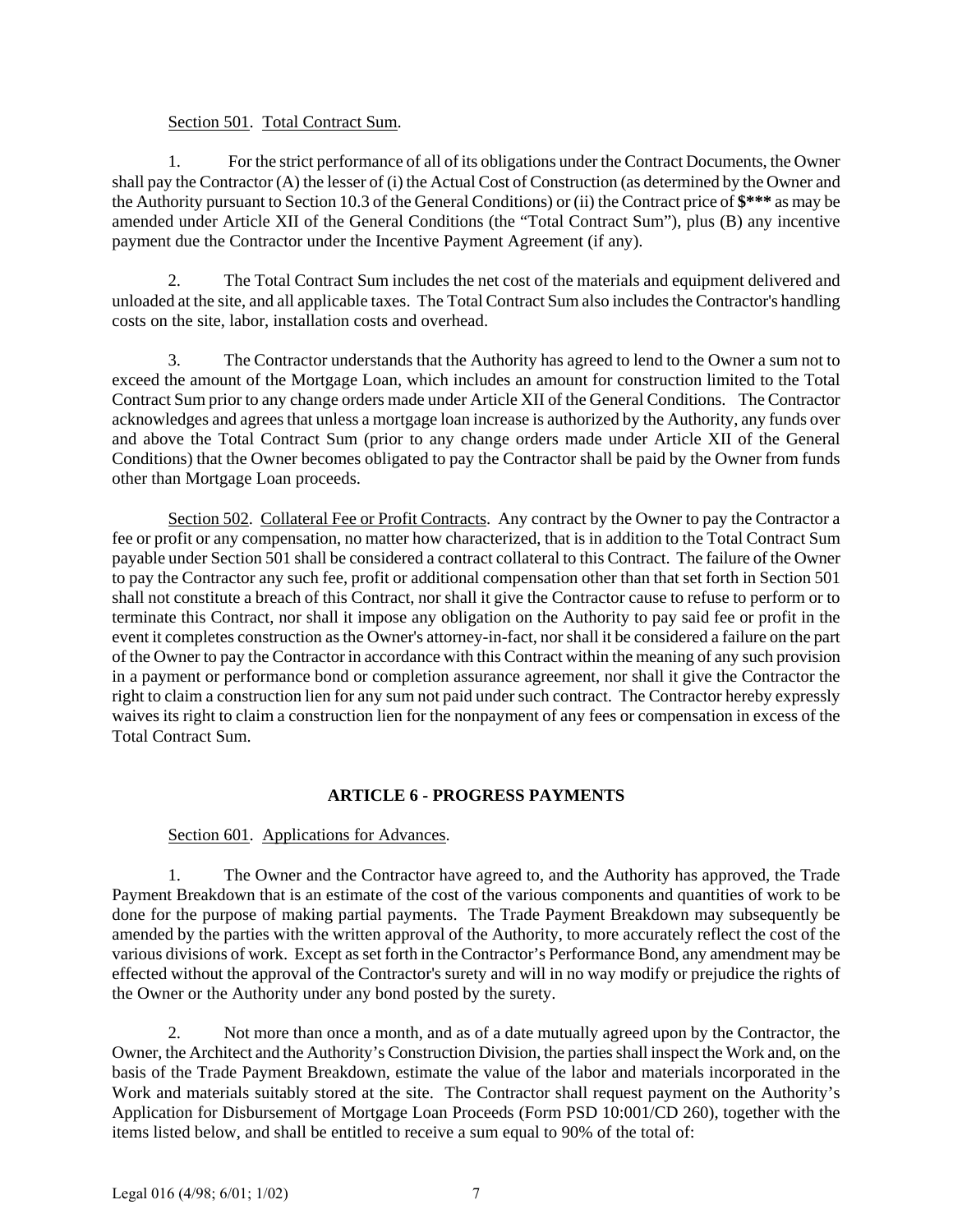(i) the estimated value of the Work approved by the Owner, the Architect and the Authority (except as provided in Section 602.2.c.); plus

(ii) a percentage of the overhead and general requirements allowance in the Trade Payment Breakdown equal to the percentage of the Work acceptably completed; plus

(iii) a percentage of the builder's profit equal to the percentage of the Work acceptably completed,

less the aggregate of all payments received previously for items (i), (ii) and (iii). The Contractor shall deliver its request for payment to the Authority's Construction Division at least ten (10) working days before payment is desired, together with:

a. An updated survey prepared by a licensed professional surveyor or civil engineer, showing all improvements, structures and utilities (if any) installed on the property since the survey submitted to the Authority for the previous disbursement, and dated no earlier than thirty (30) days prior to the date of the disbursement for which the Contractor is applying, unless the Authority determines that a survey is not required for that disbursement;

b. An endorsement extending the title insurance policy insuring the Authority to cover the advance of proceeds of the Mortgage Loan at the time of payment thereof, dated at least through the date of the Contractor's sworn statement for the disbursement for which the Contract has applied, in an amount equal to the payment received, and showing no construction or other liens against the Development or exceptions to the policy since the date of the policy or any subsequent endorsement provided hereunder, except such liens or other matters that either have been insured over by the title company or are acceptable to the Authority;

c. At the option and request of the Owner or Authority, copies of full or partial waivers of lien from the Contractor and each subcontractor, supplier or laborer for the full amount then due for work performed or material furnished prior to the inspection date; and

d. A copy of the General Contractor's sworn statement dated as of the date of inspection.

After the Architect has signed the Certificate for Payment on the Application for Disbursement of Mortgage Loan Proceeds, the Owner shall make payment in the manner, and subject to the conditions, provided in this - Contract.

3. Upon acquisition or production by the Contractor, title to all parts and materials acquired or produced by the Contractor for the performance of the Work shall forthwith vest in the Owner. It is understood and agreed that the risk of loss to property, title to which passes to the Owner solely by virtue of this Section 601.3, shall remain with the Contractor, except to the extent such property is covered by the Owner's property insurance policy.

4. It is mutually agreed that no payment made under this Contract, shall be evidence of the performance by Contractor hereunder, either wholly or in part. It is further agreed that no Certificate for Payment, progress payment, vesting of title under Section 601.3 or any partial or entire use or occupancy of the Development by the Owner shall be construed to be an acceptance of defective or improper materials or workmanship or shall constitute an acceptance of any Work not in accordance with the Contract Documents.

5. The Contractor waives any and all construction lien rights which have arisen in the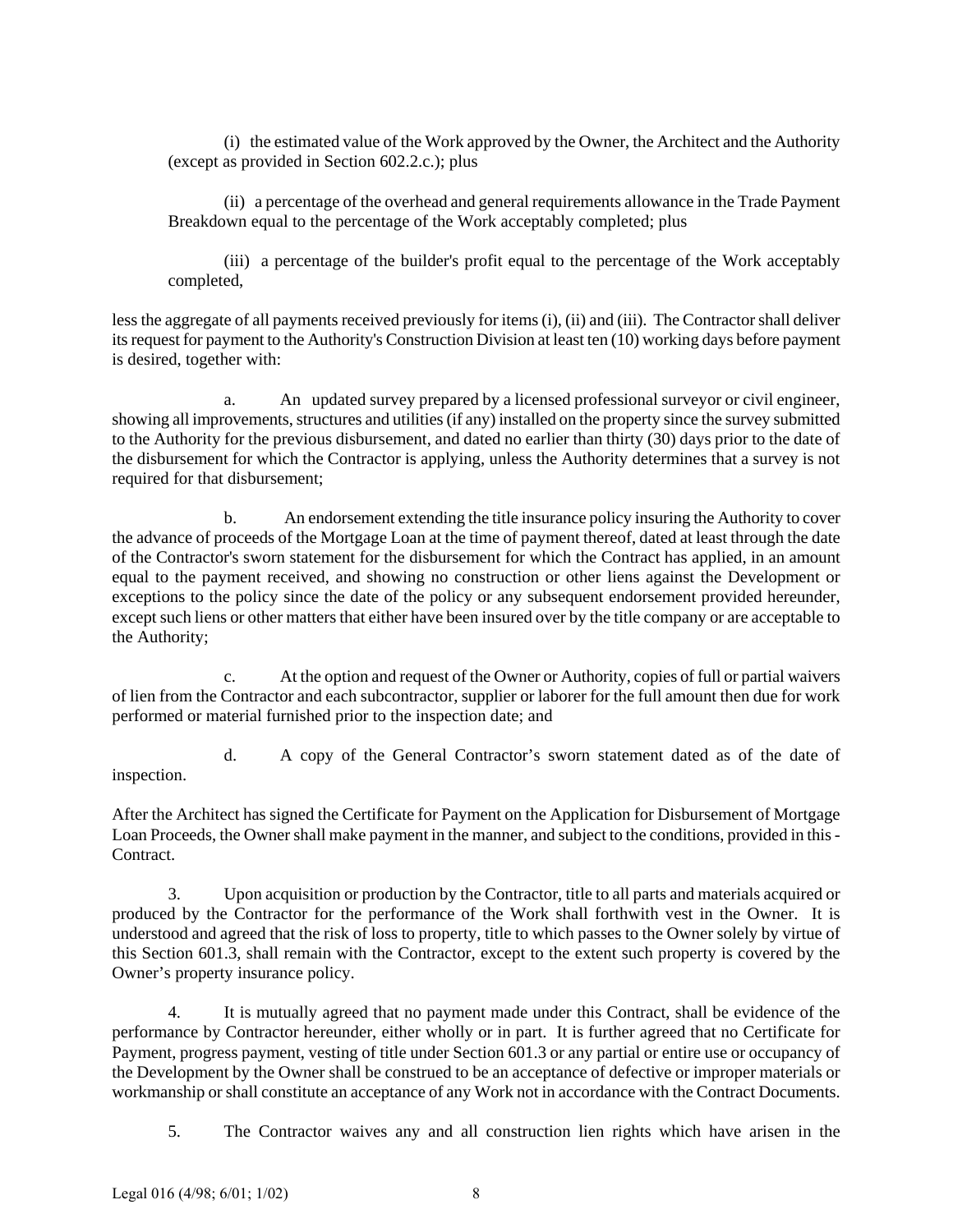performance of this Contract and further agrees that no payment shall be due so long as any lien or right *in rem* of any kind lies or has attached against the Work or materials, articles of equipment, or any part either for or on account of any work done upon or about work or materials, articles of equipment furnished or any other cause or thing, or any claims or demands of any kind. The Contractor agrees, and this Contract is upon the express condition, that no liens or rights *in rem* shall so lie or attach. In the event any liens do attach and are not promptly discharged or insured against by the Title Insurance Company, the Owner or the Authority may pay the lien holder directly from any sum due or to become due the Contractor, including the Contractor's holdback, or the Owner or Authority may deposit with the Title Insurance Company a sum sufficient to obtain insurance against the lien from any sum due or to become due the Contractor. The Owner or the Authority may furnish a copy of any payment bond or the completion assurance contract to any subcontractor or supplier who has furnished labor, materials or equipment in connection with the construction of the Development. In the event any lien or right *in rem* remains after final payment under this Contract, the Contractor shall reimburse the Owner or the Authority all expenses incurred by them in discharging such lien or rights *in rem*.

6. No partial payment will be made after the time fixed for Final Completion of the Work, or the time to which completion may be extended under the terms of this Construction Contract, until Final Completion of the Work, unless authorized in writing by the Authority.

7. The obligation of the Owner to make any of the payments required under this Contract shall be subject to:

- a. Any unsettled claims against the Contractor for labor or materials;
- b. Reasonable deductions on account of defects in materials or workmanship; and

c. Any claims the Owner may have against the Contractor under or in connection with this Contract. Any overpayments to the Contractor shall, unless otherwise adjusted, be repaid to Owner upon demand.

# Section 602. Release of Retainage.

1. The Contractor shall be entitled to receive a portion of the funds retained from each progress payment pursuant to the schedule specified in Section 602.2, if the Owner and the Authority determine that: a. Construction is progressing on schedule;

b. After reducing the retainage by the amount requested, the undisbursed balance of the Contract exceeds by a reasonable amount the Authority's estimate of the cost to complete the Work;

c. The marketability of the buildings turned over to the Owner is not impaired because of incomplete adjacent site work or ongoing construction activities disruptive to prospective tenants; and

d. The Contractor is in compliance with the Contract Documents in all other respects.

2. If the conditions of Section 602.1 are satisfied, then upon completion of the following Work the Contractor shall be entitled to a reduction of its retainage in the amount set forth below.

a. With respect to items other than structures costs, upon completion of 90% of each line item of non-structure work on the approved Trade Payment Breakdown, the Contractor shall be entitled to receive up to one-half of the amount previously withheld for such work, provided that the retainage shall not be reduced below 5% of the estimated value of the completed Work until such Work is 100% complete and the provisions of Section 701 are complied with.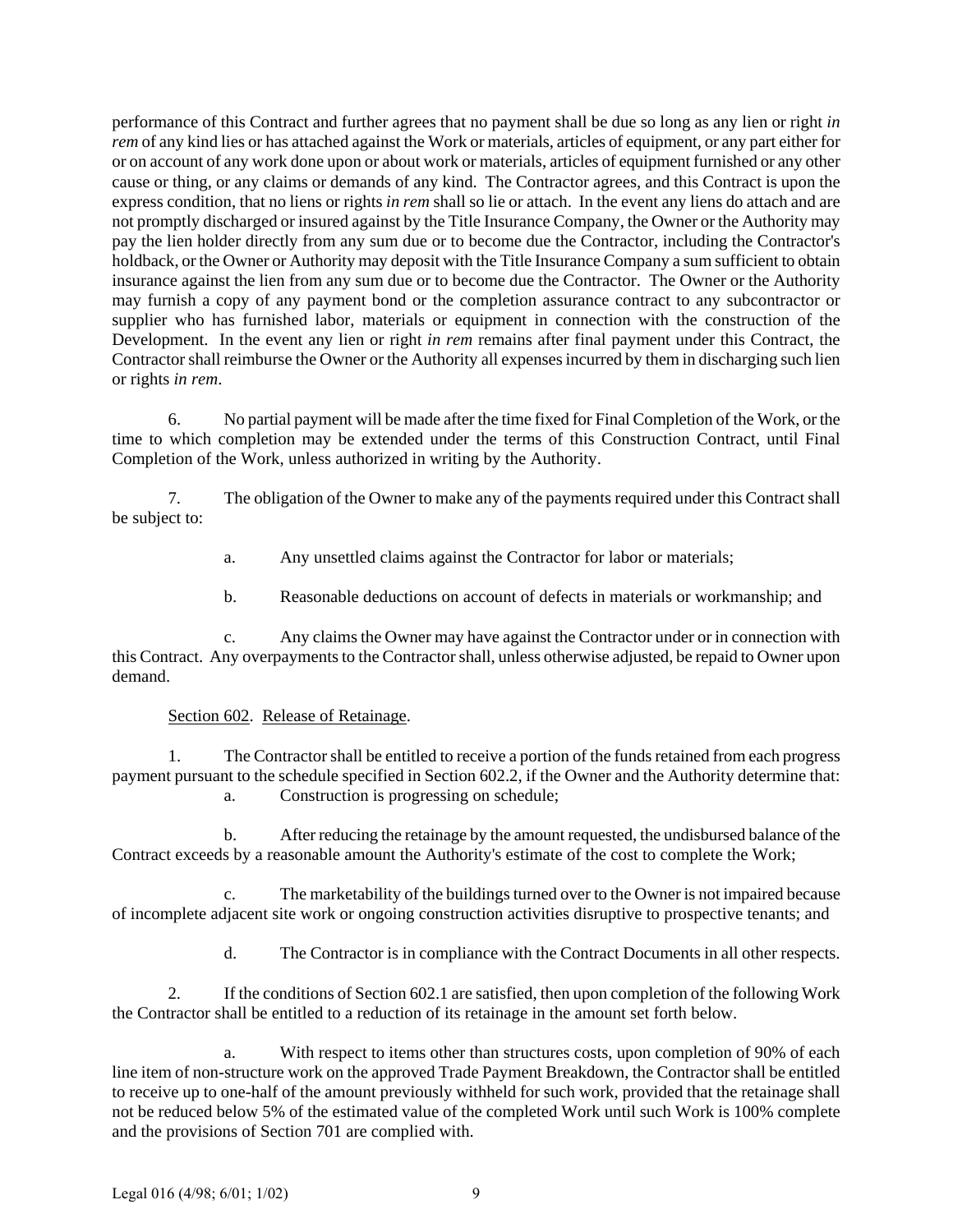b. With respect to the first 50% of the garden apartments or townhouse apartment buildings finally completed, upon final completion of each such building (as evidenced by the issuance of Certificates of Occupancy), the Contractor shall be entitled to receive the full amount of the funds retained for the Work incorporated in each such completed building. With respect to each building which is finally completed after the final completion of the first 50% of the buildings, the Contractor shall receive up to onehalf of the retainage attributable to the cost of each such building provided that, the retainage shall not be reduced below 5% of the total estimated value of the Work incorporated in such completed building until the provisions of Section 701 are complied with. If the cost of each building is not separately estimated on an approved Trade Payment Breakdown, the Owner and the Authority shall be the sole judge of the amount of retainage attributable to the Work incorporated in the building.

c. With respect to buildings four stories and over in height, upon the Owner's and the Authority's written acknowledgment of satisfactory completion of 50% of the Work attributable to such building, no funds shall be withheld from each succeeding draw provided the Contractor remains in compliance with the conditions of Paragraph 1 of this Section. Upon compliance with this Section, the remaining retainage shall be released.

d. The Contractor agrees to reduce the retainage of the subcontractors whose work is incorporated in and attributable to such building as the Contractor's retainage is reduced, subject to such claims or setoffs the Contractor may have against a subcontractor. The Contractor shall, to the extent feasible, utilize retainage funds released pursuant to this section to first reduce the retainage held on subcontractors who have satisfactorily completed performance under their contracts. Amounts remaining shall be distributed on a pro rata basis to other subcontractors with respect to whose work retainage has been withheld, in an amount which reflects the relative amount of the Work performed by that subcontractor for which retainage funds have been disbursed.

3. All requests for reduction of retainage shall be made jointly by the Owner and the Contractor on the Authority's Application for Disbursement of Mortgage Loan Proceeds (Form PSD 10:001/CD 260) and shall be accompanied by a title insurance endorsement in an amount equal to the payment requested.

# **ARTICLE 7 - FINAL PAYMENT**

Section 701. Final Payment. The unpaid balance of the Total Contract Sum shall be due and payable to the Contractor fifteen (15) days after the Contractor satisfies all of the following conditions:

1. Final Completion of the Work as defined by Section 10.1 of the General Conditions.

2. Authority approval of the Contractor's final application for payment and completed Cost Certification, including the Certificate of the Actual Cost of Construction, pursuant to Section 10.3 of the General Conditions.

3. Receipt by the title insurer, and by the Authority of a duplicate, of the Contractor's final sworn statement that complies with Section 110 of the Construction Lien Act, listing all contractors, subcontractors and suppliers who have provided an improvement (as defined in the Construction Lien Act) to the Development. The final sworn statement shall also list all laborers who have provided a Notice of Furnishing or who have appeared on the Contractor's or any subcontractor's previous sworn statement as having had payments for wages, fringe benefits or withholdings due but not paid. The final sworn statement shall certify that there are no liens, claims or demands by subcontractors, suppliers, laborers, employees or third persons. The Contractor shall also submit to the title insurer final unconditional waivers of lien from all contractors, subcontractors or suppliers who have provided an improvement to the Development and final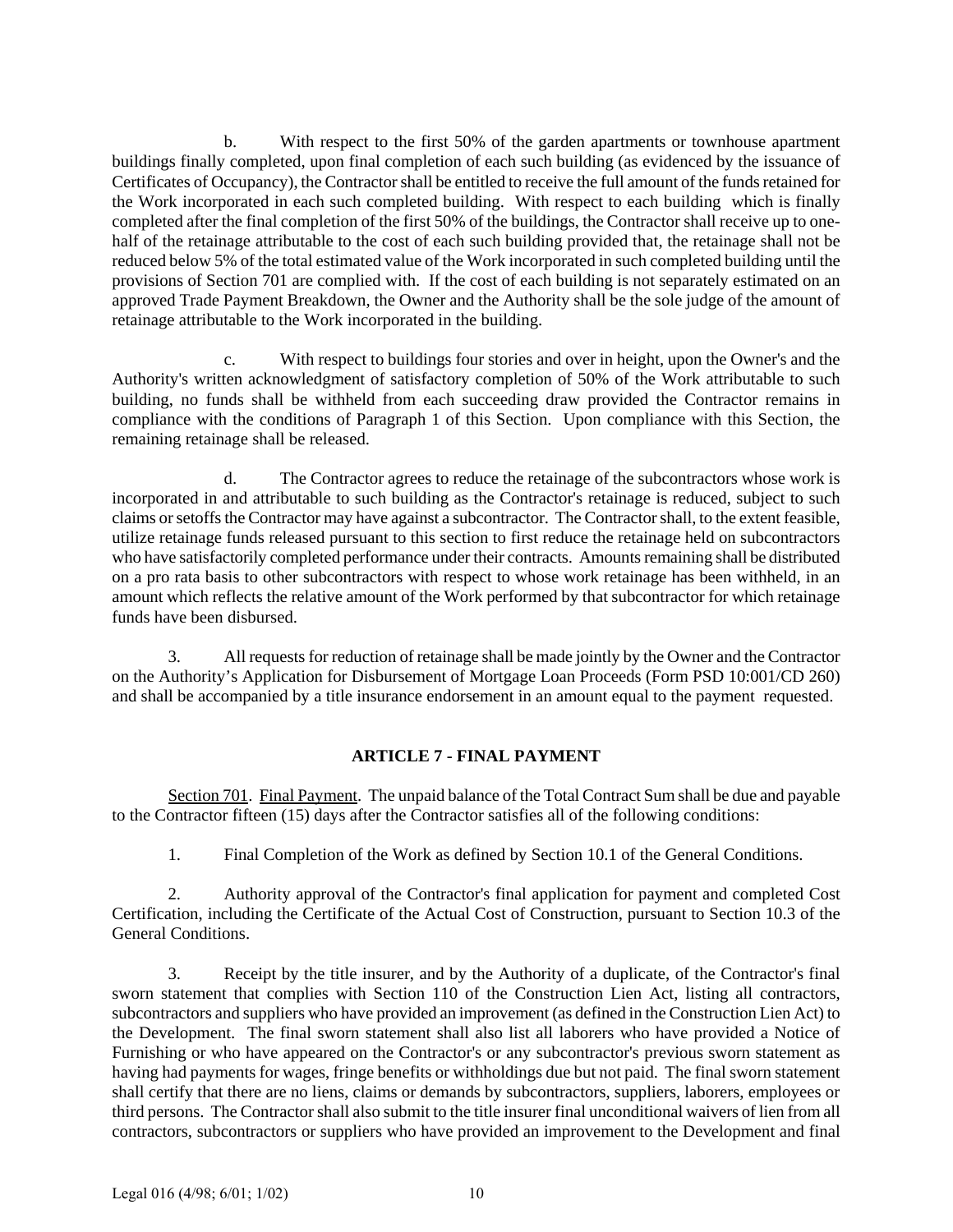unconditional waivers of lien from all laborers with respect to whom a Notice of Furnishing has been provided or who have appeared on a previous sworn statement during the course of construction.

4. Establishment of an escrow for any incomplete or defective work to be performed at the Development, and compliance with the assurance of completion requirements in Section 901 of this Contract. The Owner shall be under no obligation to make Final Payment to the Contractor unless the Owner and Authority have received satisfactory guarantees from the Contractor and an escrow has been established to assure that any incomplete or defective items of Work will be completed promptly and in a satisfactory manner. All escrowed sums for work to be completed after Final Payment shall be disbursed in accordance with the terms of the escrow agreement between the Owner and the Authority. The Owner and Authority may require, as a guarantee of completion of incomplete or defective items of Work, that the Contractor escrow funds equal to 150% of the estimated cost to complete or correct the Work.

5. Assignment of all manufacturers' or subcontractors' warranties on material or equipment installed in the development.

6. Final compliance with any other Authority reporting requirements.

Section 702. Contractor to Correct Defective or Deficient Work After Final Payment. Neither final acceptance of the Work, nor payment therefor, nor any provision of the Contract Documents shall relieve the Contractor of responsibility for defective or deficient materials or work.

# Section 703. Waiver of All Claims.

1. The making of final payment shall constitute a waiver of all claims by the Owner except those arising from:

- a. unsettled liens;
- b. faulty or defective Work discovered after Final Completion;
- c. failure of the Work to comply with the requirements of the Contract Documents; or
- d. the terms of any special guarantees required by the Contract Documents.

2. The acceptance of Final Payment shall constitute a waiver of all claims by the Contractor except those previously made in writing and still unsettled.

# **ARTICLE 8 - INDEMNIFICATION**

# Section 801. Indemnification of Owner, Authority, State and Architect.

1. The Contractor shall indemnify and hold the Owner, the Authority, the State of Michigan and the Architect, and their agents, officers and employees harmless from and against all claims, damages, losses and expenses, including but not limited to attorney's fees, arising out of or resulting from the performance or non-performance of the Work. The indemnification established pursuant to this Section 801 shall apply to any claim, damage, loss or expense which (a) is attributable to bodily injury, sickness, disease or death, or to injury to or destruction of tangible property (other than the Work itself) including the loss of use resulting from the injury or destruction, and (b) is caused in whole or in part by any negligent act or omission, or any willful misconduct of the Contractor, any subcontractor, anyone directly or indirectly employed by any one of them, or anyone for whose acts any one of them may be liable. The indemnification established pursuant to this Section 801 shall apply regardless of whether the injury, sickness, disease, death, or to injury to or destruction of property is caused in part by a party indemnified by this Section. This obligation shall not be construed to negate, abridge, or otherwise reduce any other right or obligation of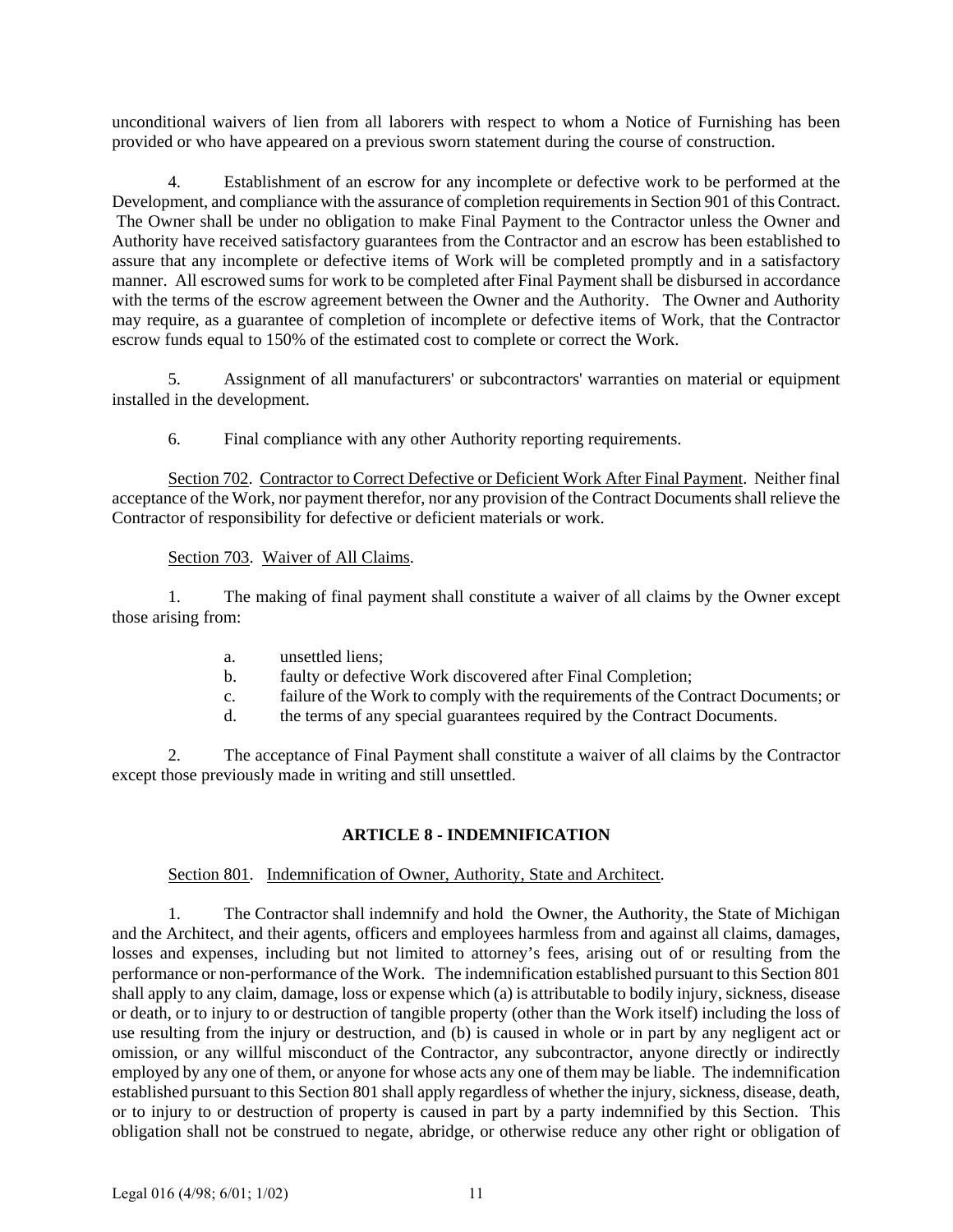indemnity which would otherwise exist as to any party or person as described in this Section.

2. In any and all claims against the Owner, the Authority, the State of Michigan or the Architect or any of their agents, officers or employees by an employee of the Contractor, any subcontractor, anyone directly or indirectly employed by any of them or anyone for whose acts any of them may be liable, the indemnification obligation under this Section 801 shall not be limited in any way by any limitation on the amount or type of damages, compensation or benefits payable by or for the Contractor or any Subcontractor under workmen's compensation acts, disability benefit acts or other employee benefit acts.

3. The obligations of the Contractor under this Section 801 shall not extend to the liability of the Architect, its agents or employees arising out of (a) the preparation or approval of maps, drawings, opinions, reports, surveys, Change Orders, designs or specifications, or (b) the giving of or the failure to give directions or instructions by the Architect, its agents or employees.

4. The obligations of the Contractor under this Section will survive Final Completion of the Work and Final Payment.

# **ARTICLE 9 - ASSURANCE OF COMPLETION**

Section 901. Form of Assurance. The Contractor shall furnish to the Owner and the Authority assurance of completion of the Work in the form of a Performance Bond (Dual Obligee) (Legal Form 019) and a Payment Bond (Legal Form 020), each in the amount of **\$\*\*\*** (100% of the Total Contract Sum), or a Completion Assurance Agreement (Legal Form 021), together with an unconditional, irrevocable letter of credit issued to the Authority by a commercial bank acceptable to the Authority in the amount of **\$\*\*\*** (25% of the Total Contract Sum) *(delete inapplicable reference)*. The assurance of completion furnished shall remain in effect for the duration of the Guarantee Period as defined in Article XIII of the General Conditions.

# \*\*\**Delete the following section if inapplicable*:

Section 902. Reduction of Amount of Letter of Credit. At such time as the Authority determines that construction of the Development is seventy-five percent (75%) or more complete, the Owner and the Contractor jointly may make application to the Authority for a reduction in the amount of the Contractor's letter of credit to an amount not less than fifteen percent (15%) of the Total Contract Sum. Further, at such time as the Authority determines that construction of the Development is Ninety percent (90%) or more complete, the Owner and the Contractor jointly may make application to the Authority for a reduction in the amount of the Contractor's letter of credit to an amount not less than ten (l0%) percent of the Total Contract Sum. The application shall be approved if the Authority determines that: (i) construction of the Development is progressing on schedule; (ii) the Contractor is delivering units to the Owner in accordance with the approved schedule of completion; (iii) model units have been completed by the Contractor for use in connection with the marketing program as to the Development; and (iv) the amounts remaining to be paid to the Contractor under this Contract exceed by a reasonable amount the Authority's estimate of the cost of the remaining work under this Contract, plus any unpaid Change Orders.

Upon Final Completion and Final Payment for the Work, the Owner and the Contractor jointly may make application to the Authority for a reduction in the amount of the letter of credit, to an amount not less than two and one-half percent (2.5%) of the Total Contract Sum, which sum shall be held for the duration of the Guarantee Period.

## **ARTICLE 10 - TERMINATION OR SUSPENSION**

Section 1001. Failure to Perform or Correct Work.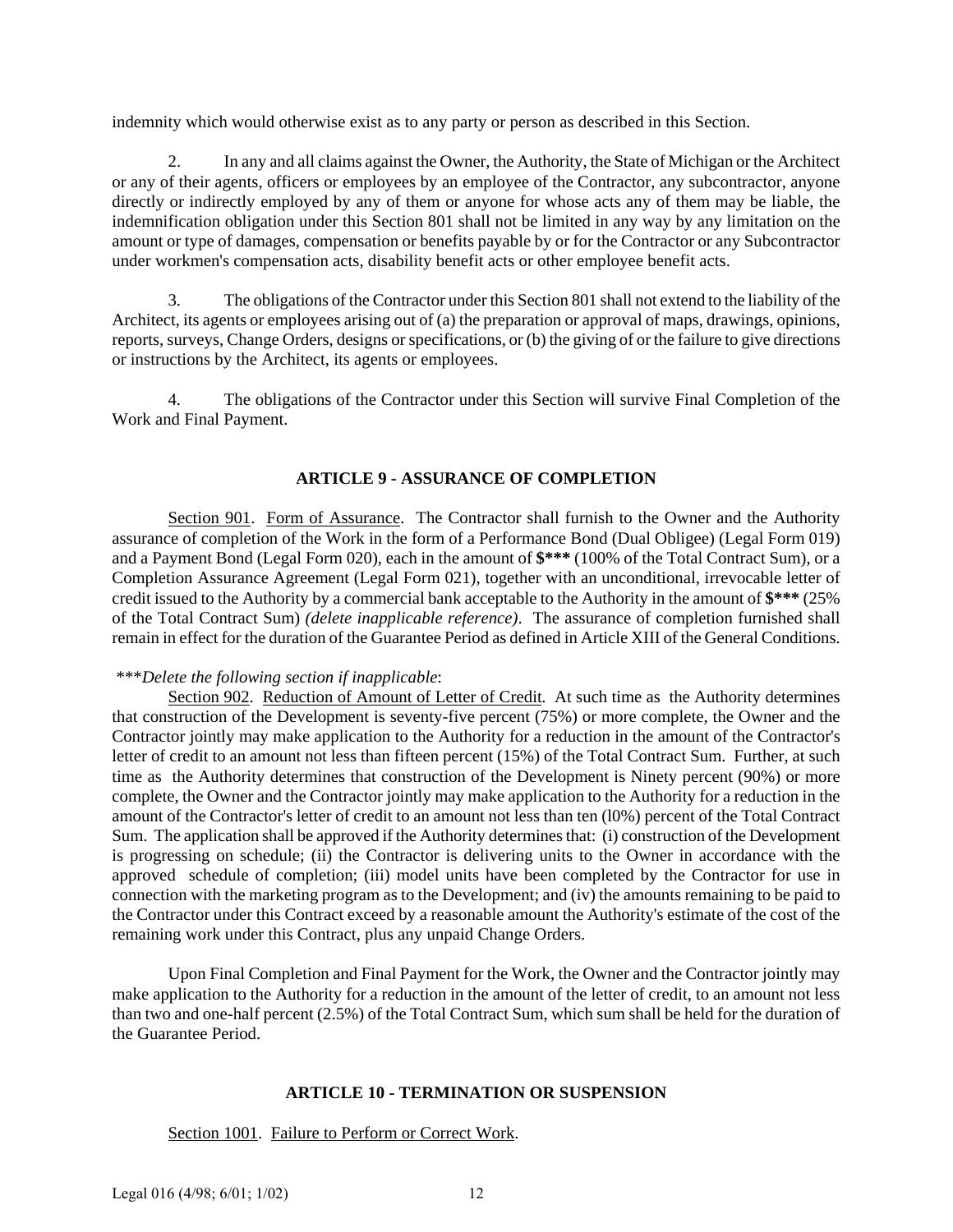1. If the Contractor fails to correct defective Work as required by Section 13.2 of the General Conditions or persistently fails to carry out the Work in accordance with the Contract Documents, the Owner, by a written order signed personally or by an agent specifically so empowered by the Owner in writing, may order the Contractor to stop the Work, or any portion thereof, until the cause for such order has been eliminated; however, this right of the Owner to stop the Work shall not give rise to any duty on the part of the Owner to exercise this right for the benefit of the Contractor or any other person or entity, except to the extent required by Section 7.1.2 of the General Conditions.

2. If the Contractor defaults or neglects to carry out the Work in accordance with the Contract Documents or fails to perform any provision of this Contract, after seven (7) days' written notice to the Contractor and without prejudice to any other remedy it may have, the Owner may make good such deficiencies. In such case an appropriate Change Order shall be issued deducting from the payments then or thereafter due the Contractor the cost of correcting such deficiencies, including the cost of the Architect's additional services made necessary by such default, neglect or failure. The Architect must approve both the action and the amount charged to the Contractor. If the payments then or thereafter due the Contractor are not sufficient to cover the cost, the Contractor shall pay the difference to the Owner.

3. If the Contractor does not remove defective or nonconforming Work as required by Section 13.2 of the General Conditions within a reasonable time fixed by written notice from the Architect, the Owner may remove it and may store the materials or equipment at the expense of the Contractor. If the Contractor does not pay the cost of such removal and storage within ten (10) days thereafter, the Owner may, upon ten (10) additional days written notice, sell such Work at auction or at private sale and shall account for the net proceeds thereof, after deducting all the costs that should have been borne by the Contractor including compensation for additional architectural services. If such proceeds of sale do not cover all costs which the Contractor should have borne, the difference shall be charged to the Contractor and an appropriate Change Order shall be issued. If the payments then or thereafter due the Contractor are not sufficient to cover such amount, the Contractor shall pay the difference to the Owner.

# Section 1002. Termination for Contractor's Default.

1. In the event that: (a) the Contractor is adjudged a bankrupt; (b) the Contractor makes a general assignment for the benefit of its creditors; (c) a receiver is appointed on account of the Contractor's insolvency; (d) the Contractor persistently or repeatedly refuses or fails to supply enough properly skilled workmen or proper materials to perform the work in accordance with the Contract Documents, including particularly the time and scheduling provisions thereof; (e) the Contractor persistently or repeatedly incorporates defective, faulty or inferior workmanship or materials into the work; (f) the Contractor fails to make prompt payment to Subcontractors or for materials or labor; (g) the Contractor persistently or repeatedly disregards laws, ordinances, rules, regulations or orders of any public authority having jurisdiction; or (h) the Contractor commits a substantial violation of any provision of the Contract Documents, as determined by the Architect or an Authorized Officer of the Authority; the Owner may terminate the employment of the Contractor and take possession of the Development site and of all materials, equipment, tools, construction equipment and machinery thereon owned by the Contractor and the Owner may complete the work by whatever method he may deem expedient and is approved by the Authority. Any such termination of the employment of the Contractor by the Owner as aforesaid shall be without prejudice to any other right or remedy of the Owner, and shall be effective only after the Owner shall have given the Contractor and its surety, if any, and the Authority seven (7) days' written notice of the Owner's intention to terminate the employment of the Contractor.

2. Upon the occurrence of any of the events specified in Section 8.2.1 of the General Conditions, the Authority may direct the Owner to terminate the employment of the Contractor, or the Authority may exercise its power to act as the Owner's attorney-in-fact under the Act and Loan Documents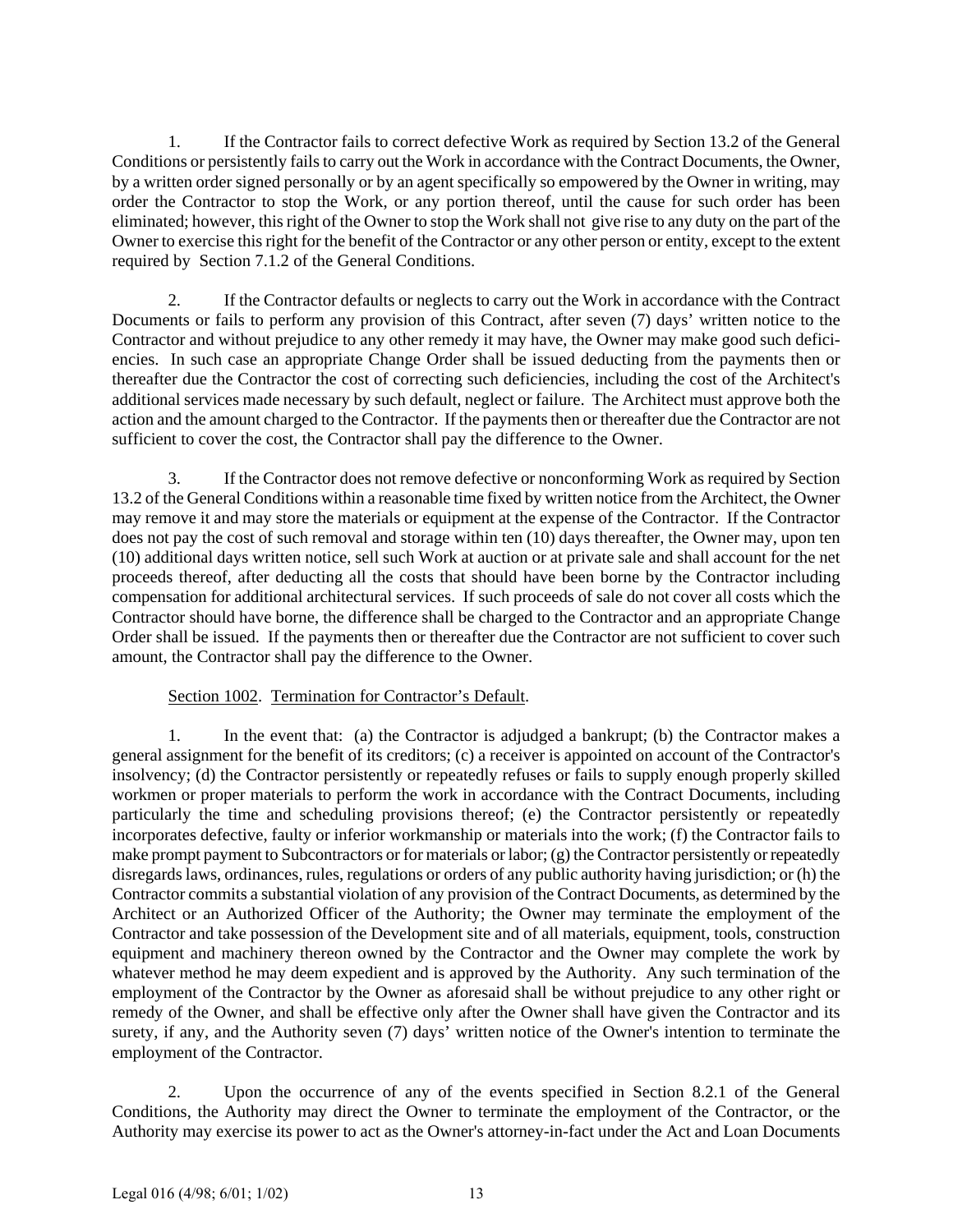and terminate the Contractor. In the event of such direction or action by the Authority, the termination of the employment of the Contractor and the rights and remedies of the Authority to complete the work shall be subject to the provisions of Section 1002.1.

3. In the event of the termination of the Contractor, the Contractor shall not be entitled to receive any further payment until the work is completed. If the cost of completing the work, including compensation to the Owner or the Authority for additional architectural, managerial and administrative services, exceeds the unpaid balance of the Total Contract Sum, the Contractor shall pay the amount of such excess cost to the Owner. The costs incurred by the Owner in completing the work pursuant hereto shall be certified to the Authority, as part of the Actual Cost of Construction, in accordance with the provisions of Article X of the General Conditions .

Section 1003. Termination for Inability to Obtain Financing. The Contractor understands that the Owner has entered into this Agreement in reliance upon the receipt of the Mortgage Loan from the Authority. The Contractor agrees that the Owner shall have the right to terminate this Agreement without liability prior to the commencement of construction if the reason for the termination is the Owner's inability to conclude its financing arrangements with the Authority. The financing arrangements will be considered "concluded" at such time as the first disbursement is made from the Mortgage Loan.

Section 1004. Withholding of Payments. Payments shall be withheld or reduced by the Owner if in the determination of an Authorized Officer of the Authority (1) the work is not proceeding in accordance with the Contract Documents, (2) the undisbursed proceeds of the Mortgage Loan (after provisions for reserves, fees, expenses and other deposits required by the Authority) do not equal or exceed the amount necessary to pay for all work completed and all materials delivered, for which payment has not been made, and the estimated cost of completing construction of the Development in accordance with the Drawings and Specifications per the Trade Payment Breakdown, as may be amended. If at any time the Owner or Authority determine that the estimated cost of completing the development substantially exceeds any sum due or to become due the Contractor, the Owner or Authority may demand evidence that the Contractor has sufficient funds to pay for the completion of construction. Any determination of an Authorized Officer of the Authority shall be reasonable in relation to the Authority's interests as lender under the Act.

# **ARTICLE 11 - ASSIGNMENTS AND MISCELLANEOUS**

Section 1101. Contract Not Assignable. This Contract shall not be assignable by either party without the prior written consent of the other party and the Authority, except that the Owner may assign the Contract, or any rights hereunder, to the Authority.

Section 1102. Notices. Any notice required to be given pursuant to the Contract Documents shall be deemed sufficient if in writing and delivered personally or by certified mail to the parties to which such notice is required to be given at the following addresses:

| ()wner:     | ***LIMITED DIVIDEND HOUSING<br>ASSOCIATION LIMITED PARTNERSHIP<br>*** |
|-------------|-----------------------------------------------------------------------|
|             | ***, Michigan ***                                                     |
| Contractor: | ***                                                                   |
|             | $C/O$ ***<br>***                                                      |
|             | ***, Michigan ***                                                     |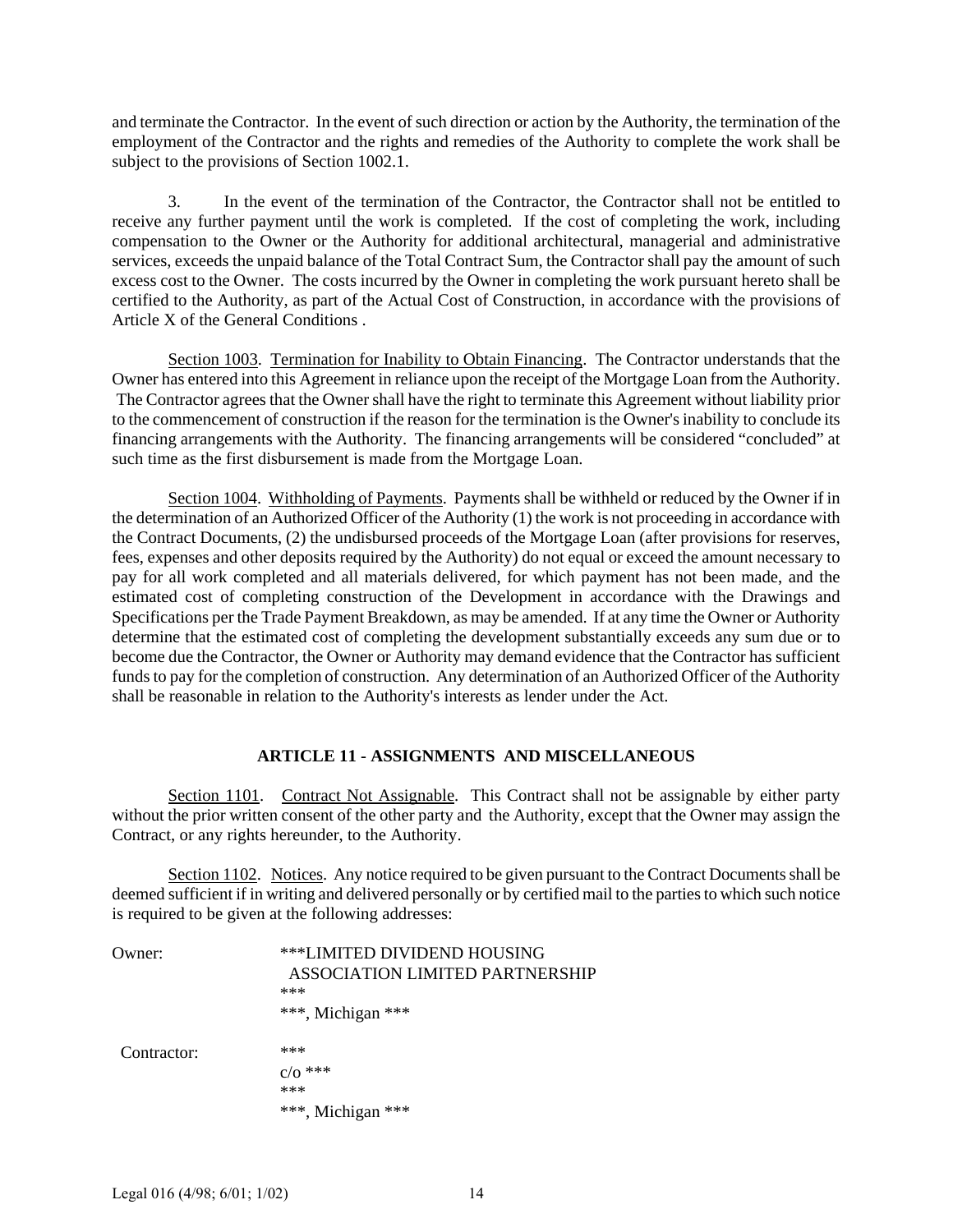Authority: Ted S. Rozeboom Director of Legal Affairs Michigan State Housing Development Authority 735 East Michigan Avenue Lansing, Michigan 48912

With a copy to:

Chief Construction Manager Michigan State Housing Development Authority 735 East Michigan Avenue Lansing, Michigan 48912

This provision does not affect or abrogate any notice that may be required to be given to the Architect under the Contract Documents.

Section 1103. Actions on Behalf of the Parties. The following persons are authorized by the Owner and the Contractor to execute any and all instruments requiring their respective signatures and to act on behalf of each with respect to all matters arising out of the Contract:

Owner: \*\*\*

Contractor: \*\*\*

Section 1104. Captions. Captions to the sections of this Contract are included for reference convenience only and are not to be construed as affecting the meaning of any Section or to have any legal effect whatsoever.

Section 1105. Fraud Penalties. The undersigned acknowledges that any false pretense, including any false statement or representation; or the fraudulent obtaining of money, real or personal property; or the fraudulent use of an instrument, facility, article, or other valuable thing or service pursuant to his/her participation in any Michigan State Housing Development Authority program, is punishable by imprisonment for up to ten (10) years or by a fine of up to \$5,000.00.

Section 1106. Choice of Law. The Contract Documents shall be interpreted and construed according to the law of the State of Michigan.

IN WITNESS WHEREOF, the parties have signed this Construction Contract on the date shown above.

> \*\*\* LIMITED DIVIDEND HOUSING ASSOCIATION LIMITED PARTNERSHIP, a Michigan limited partnership **(Owner)**

 $By:$ 

\*\*\* *(for individual)* Its: General Partner

By: \*\*\* , a Michigan corporation Its: General Partner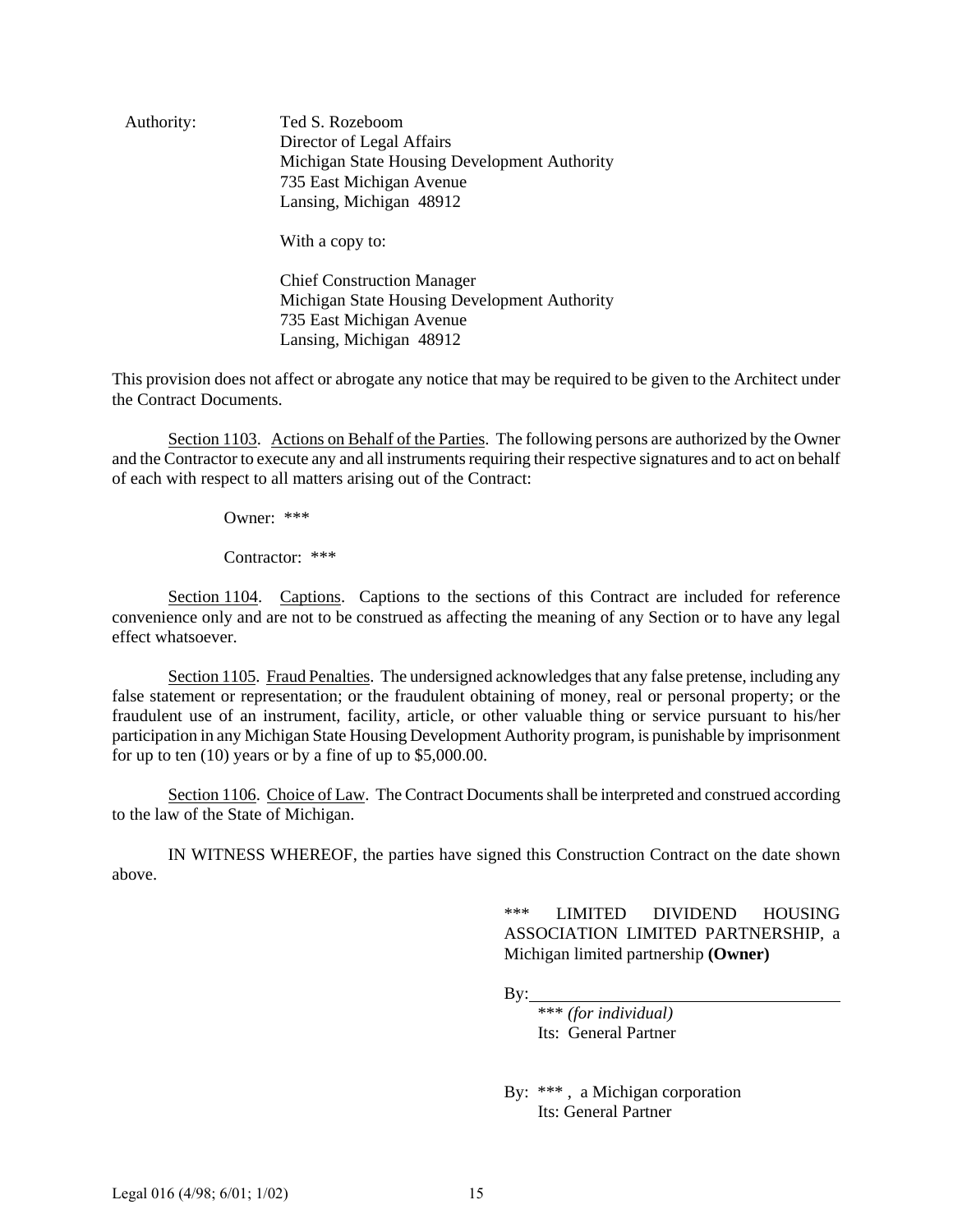$By:$ 

\*\*\* *(for corporation)* Its: \*\*\*

\*\*\*, a Michigan corporation/joint venture **(General Contractor)**

By: \*\*\*

Its: \*\*\*